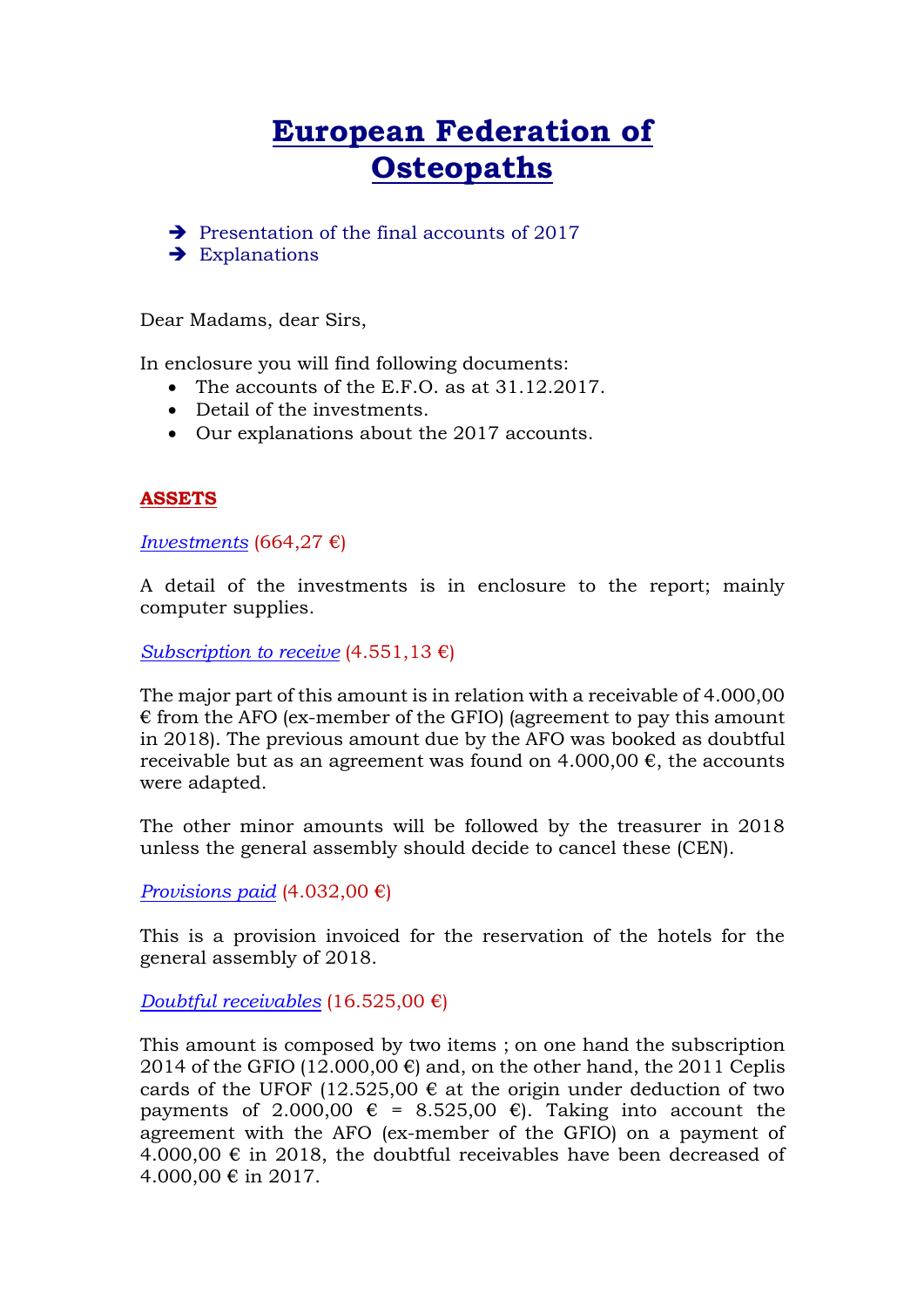*Provision on doubtful receivables*  $(-16.525,00)$ 

As the amounts detailed above were still unpaid at the end of 2015, a provision (cost) has been booked in 2015 and maintained as long as no decision is taken by the general assembly about the cancelling of this receivable or the opening of a refund procedure. A decrease of the provision was booked in 2017 for the 4.000,00  $\epsilon$  that the AFO (exmember of the GFIO) agreed to pay.

*ING 310-4353024-34* (1.548,50 €)

This is a savings account.

*ING 310-1084063-77* (30.002,47 €)

This is a sight account.

## **LIABILITIES**

*Retained earnings* (39.954,17 €)

These are the cumulated results of the E.F.O. from its start until the end of 2017. Please take into account this figure includes the result of 2017 which is a profit of 4.105,76  $\epsilon$ .

*VAT due* (94,50 €)

VAT on services received from foreign companies ; amount has been paid in 2018.

*Accrued charges* (749,70 €)

These are bank charges booked in 2018 in relation with 2017 and also a monthly retribution not paid in 2017.

### **PROFITS** (116.838,61 €)

These are the subscriptions for 2017 as detailed in the profit and loss accounts.

### **EXPENSES** (112.732,85 €)

The Profit & Loss account in enclosure shows all the necessary details of the charges for 2017.